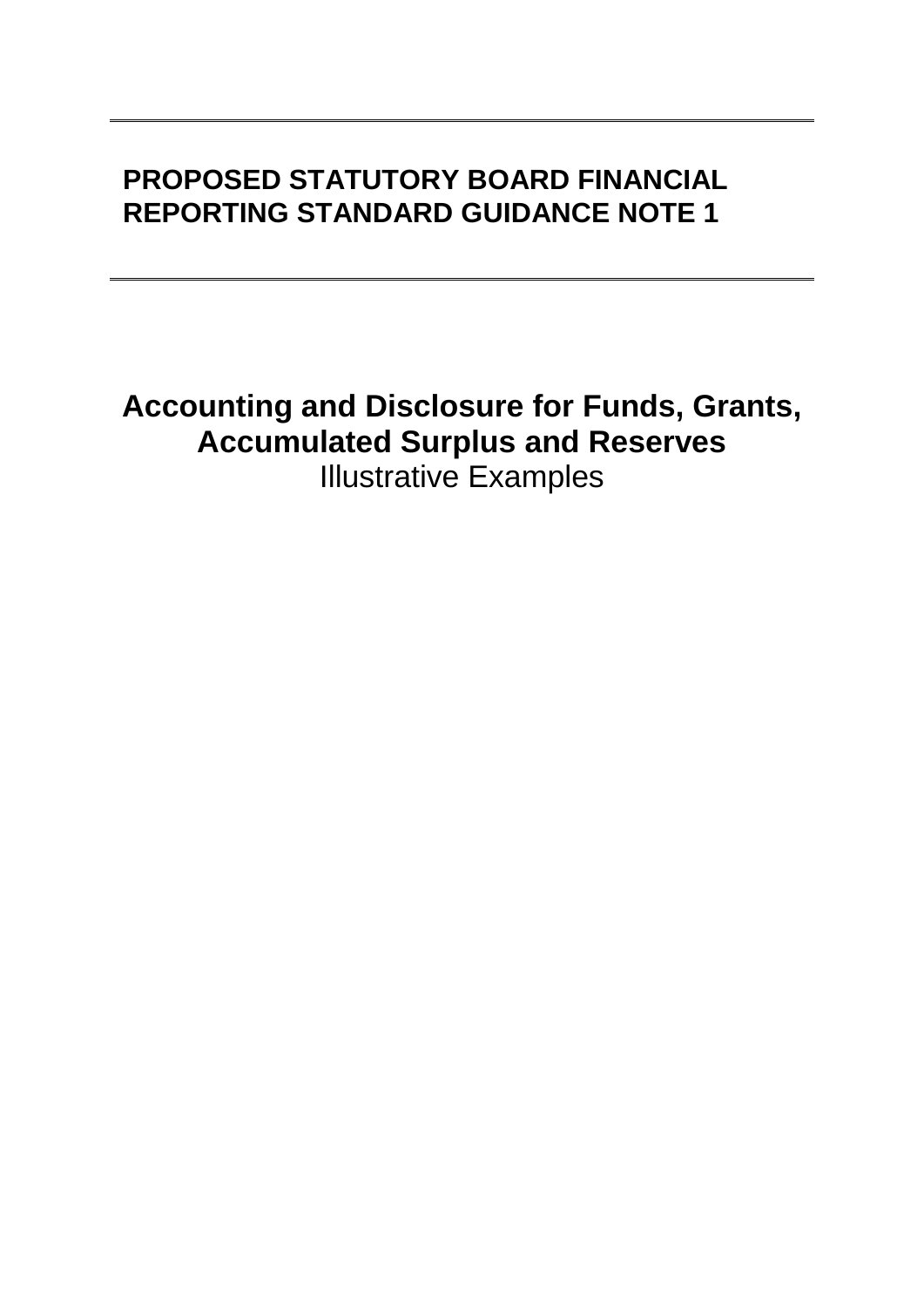## **Contents**

**SB-FRS GUIDANCE NOTE 1 ACCOUNTING AND DISCLOSURE FOR FUNDS, GRANTS, ACCUMULATED SURPLUS AND RESERVES**

**ILLUSTRATIVE EXAMPLES**

| A Restricted Funds Separately Presented and Disclosed     | IE1 |
|-----------------------------------------------------------|-----|
| B Restricted Funds Combined and Disclosed as Single Group | IE3 |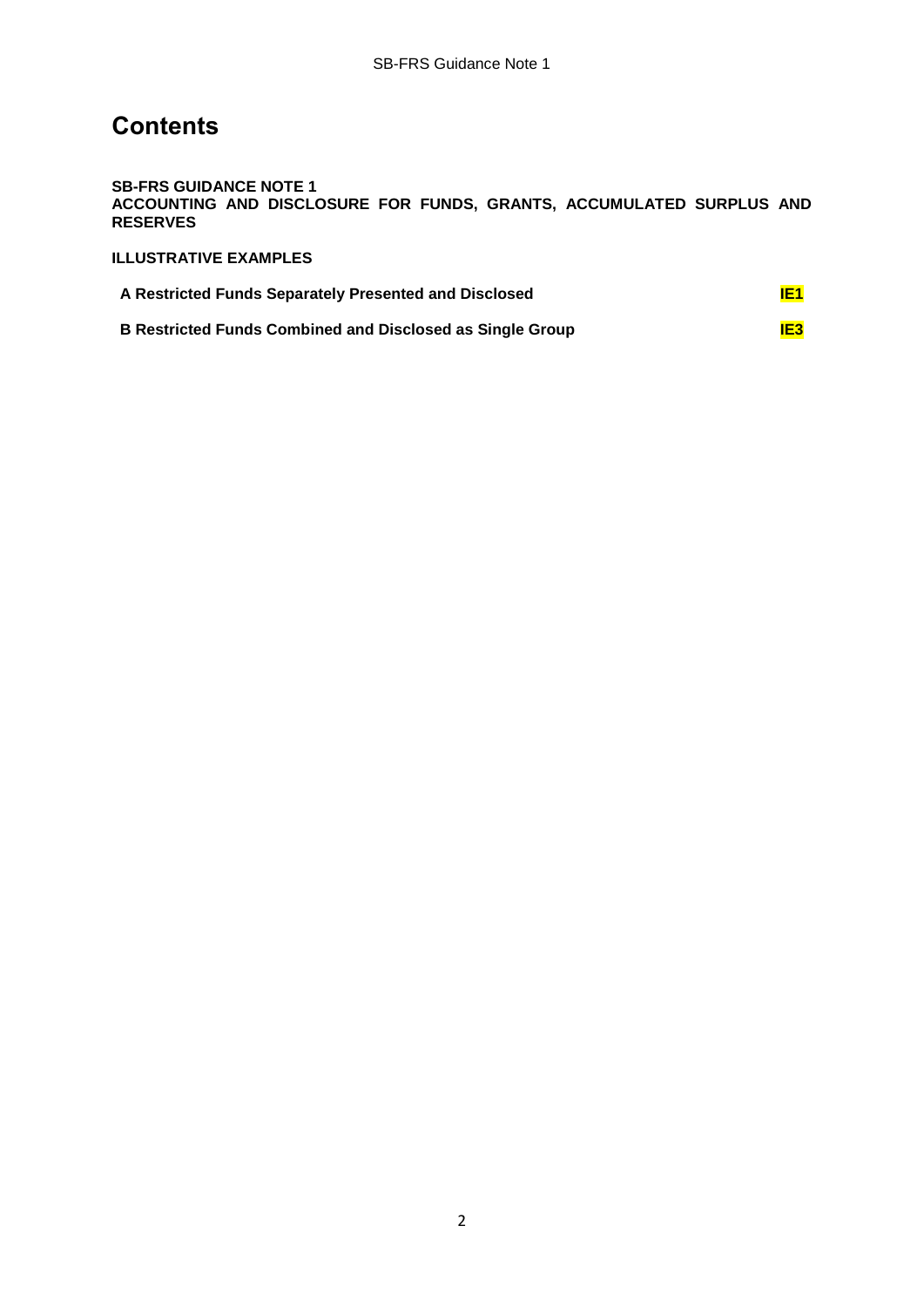## **Illustrative Examples**

*These examples accompany, but are not part of, SB-FRS Guidance Note 1. They illustrate aspects of SB-FRS Guidance Note 1 but are not intended to provide interpretative guidance.* 

### **A Restricted Funds Separately Presented and Disclosed**

- IE1. Example 1 illustrates the presentation of Restricted Fund A and Restricted Fund B in the Statement of Financial Position, Statement of Profit or Loss and Other Comprehensive Income, Statement of Changes in Equity, and Notes to the Accounts. Restricted Fund A and Restricted Fund B are different in nature.
- IE2. For the financial year ended 31 March 2017, the total comprehensive income of the General Fund, Restricted Fund A and Restricted Fund B for Statutory Board A is \$243,500, \$21,100 and \$8,100 (2016: \$206,600, \$18,300 and \$7,200) respectively. As at 31 March 2017, the net assets of Statutory Board A are \$566,900.

#### **Statement of Profit or Loss and Other Comprehensive Income**

*For the financial year ended 31 March 2017*

|                                                    | <b>General Fund</b> |                     | <b>Restricted Fund A</b> |                 | <b>Restricted Fund B</b> |                | <b>Total</b>        |                    |
|----------------------------------------------------|---------------------|---------------------|--------------------------|-----------------|--------------------------|----------------|---------------------|--------------------|
|                                                    | 2017                | 2016                | 2017                     | 2016            | 2017                     | 2016           | 2017                | 2016               |
|                                                    | \$                  | \$                  | \$                       | \$              | \$                       | \$             | \$                  | \$                 |
| Operating revenue<br>Less:                         | 540,000             | 478,000             | 39,000                   | 35,000          | 25,000                   | 23,000         | 604,000             | 536,000            |
| Operating expenditure                              | (189,000)           | (174,000)           | (6, 300)                 | (5,600)         | (9,700)                  | (8,900)        | (205,000)           | (188, 500)         |
| Deficit before                                     | 351,000             | 304,000             | 32,700                   | 29,400          | 15,300                   |                | 399,000             | 347,500            |
| government grants                                  |                     |                     |                          |                 |                          | 14,100         |                     |                    |
|                                                    |                     |                     |                          |                 |                          |                |                     |                    |
| Government grants:                                 |                     |                     |                          |                 |                          |                |                     |                    |
| Operating grants                                   | (48,000)<br>(5,200) | (48,000)<br>(4,700) | (7,000)<br>(600)         | (7,000)         | (5,000)<br>(700)         | (5,000)        | (60,000)<br>(6,500) | (60,000)           |
| Long-term grants<br>(Deficit) / Surplus            | 297,800             | 251,300             | 25,100                   | (400)<br>22,000 | 9,600                    | (600)<br>8,500 | 332,500             | (5,700)<br>281,800 |
| before contribution to<br><b>Consolidated Fund</b> |                     |                     |                          |                 |                          |                |                     |                    |
| Contribution to<br><b>Consolidated Fund</b>        | (50,000)            | (40,000)            | (4,000)                  | (3,700)         | (1,500)                  | (1,300)        | (55, 500)           | (45,000)           |
| Net (deficit) / surplus<br>for the financial year  | 247,800             | 211,300             | 21,100                   | 18,300          | 8,100                    | 7,200          | 277,000             | 236,800            |
| Other<br>comprehensive<br>income                   | (4,300)             | (4,700)             |                          |                 |                          | $\overline{a}$ | (4, 300)            | (4,700)            |
| <b>Total comprehensive</b><br>(loss) / income      | 243,500             | 206,600             | 21,100                   | 18,300          | 8,100                    | 7,200          | 272,700             | 232,100            |

#### **Statement of Financial Position**

*As at 31 March 2017*

|                                                                                                                    |             | 2017<br>\$                  | 2016<br>\$                  |
|--------------------------------------------------------------------------------------------------------------------|-------------|-----------------------------|-----------------------------|
|                                                                                                                    | <b>Note</b> |                             |                             |
| <b>ASSETS</b>                                                                                                      |             |                             |                             |
| <b>Current assets</b>                                                                                              |             |                             |                             |
| Cash                                                                                                               |             | 528,800                     | 286,300                     |
| Trade and other receivables                                                                                        |             | 23,400                      | 18,900                      |
| <b>Total current assets</b>                                                                                        |             | 552,200                     | 305,200                     |
| Non-current assets<br>Property, plant and equipment<br>Other non-current assets<br><b>Total non-current assets</b> |             | 214,800<br>2,800<br>217,600 | 189,500<br>1,500<br>191,000 |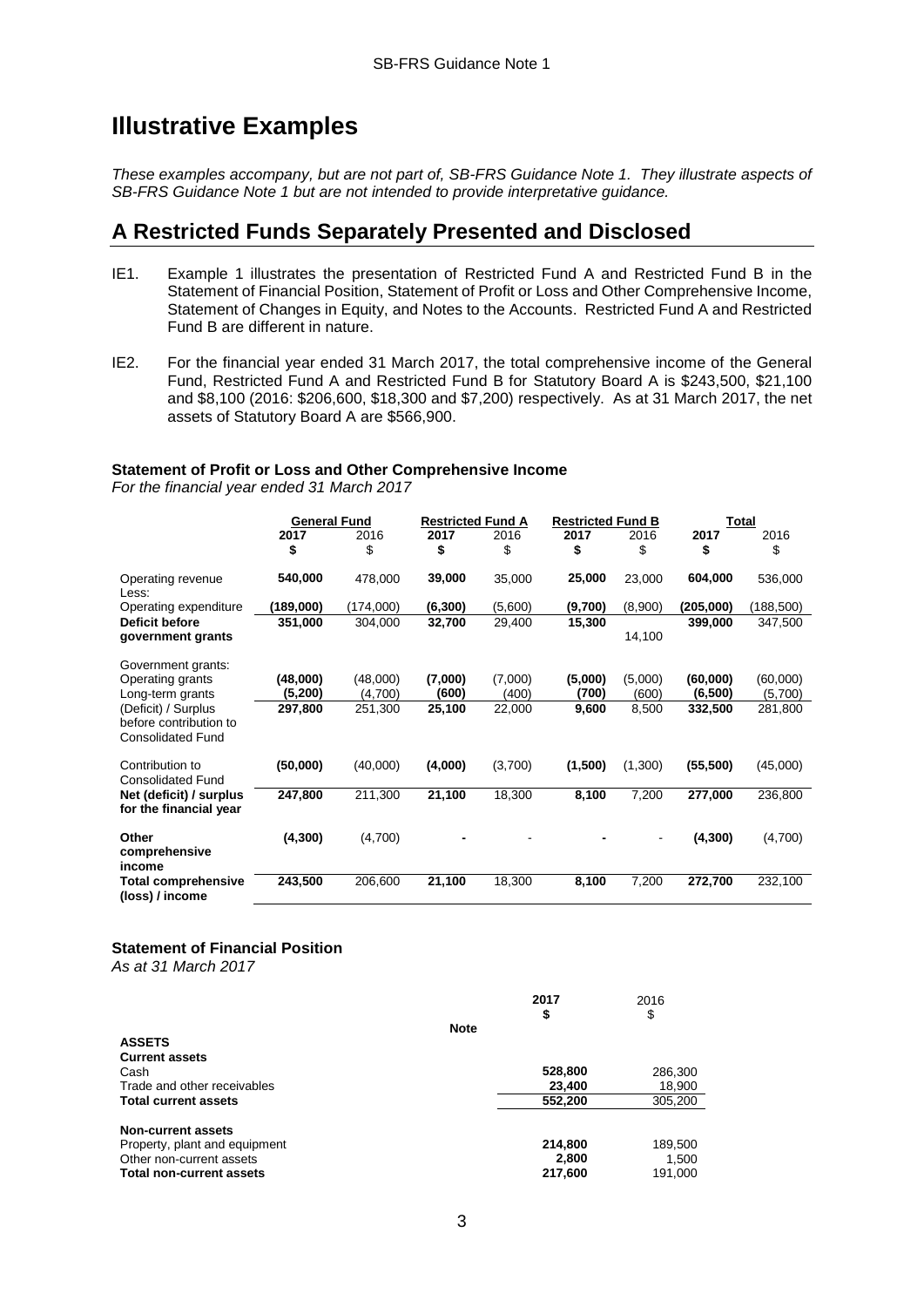#### SB-FRS Guidance Note 1

| <b>Total assets</b>                                                                                                                                                  |    | 769,800                               | 496,200                               |
|----------------------------------------------------------------------------------------------------------------------------------------------------------------------|----|---------------------------------------|---------------------------------------|
| <b>LIABILITIES</b><br><b>Current liabilities</b><br>Trade and other payables<br><b>Borrowings</b><br>Grants received in advance<br>Contribution to Consolidated Fund |    | 1,000<br>8,000<br>69.300<br>58,100    | 3,600<br>8,000<br>70,000<br>45,000    |
| <b>Total current liabilities</b>                                                                                                                                     |    | 136,400                               | 126,600                               |
| <b>Non-current liabilities</b><br>Trade and other payables<br><b>Borrowings</b>                                                                                      |    | 2,500<br>64,000                       | 3,400<br>72,000                       |
| <b>Total non-current liabilities</b>                                                                                                                                 |    | 66,500                                | 75,400                                |
| <b>Total liabilities</b>                                                                                                                                             |    | 202,900                               | 202,000                               |
| <b>NET ASSETS</b>                                                                                                                                                    |    | 566,900                               | 294,200                               |
| <b>EQUITY</b><br>Capital Account<br>Share capital<br>Accumulated surplus / (deficit)<br>- General fund<br>- Restricted fund A                                        | 13 | 10.000<br>25,000<br>473,900<br>40,400 | 10.000<br>25,000<br>230,400<br>19,300 |
| - Restricted fund B                                                                                                                                                  | 14 | 17,600                                | 9,500                                 |
| <b>Total equity</b>                                                                                                                                                  |    | 566,900                               | 294,200                               |
| <b>Trust Fund A</b><br>- Net assets                                                                                                                                  |    | 133,000                               | 158,000                               |

### **Statement of Changes in Equity**

*For the financial year ended 31 March 2017*

|                                                    | Capital<br>account<br>\$ | <b>Share</b><br>capital<br>\$ | General<br><b>Fund</b><br>\$ | <b>Restricted</b><br>fund A<br>\$ | <b>Restricted</b><br>fund B<br>\$ | Total<br>equity<br>\$ |
|----------------------------------------------------|--------------------------|-------------------------------|------------------------------|-----------------------------------|-----------------------------------|-----------------------|
| At 1 Apr 2015                                      | 10,000                   | 25,000                        | 23,800                       | 1,000                             | 2,300                             | 62,100                |
| Total comprehensive income for<br>the year         |                          |                               |                              |                                   |                                   |                       |
| (deficit) for the<br>Net surplus<br>financial year |                          |                               | 211,300                      | 18,300                            | 7,200                             | 236,800               |
| Other comprehensive income                         |                          |                               | (4,700)                      |                                   |                                   | (4,700)               |
| Total comprehensive income for<br>the year         |                          | ۰                             | 206,600                      | 18,300                            | 7,200                             | 232,100               |
| At 31 Mar 2016                                     | 10,000                   | 25,000                        | 230,400                      | 19,300                            | 9,500                             | 294,200               |
| At 1 Apr 2016                                      | 10,000                   | 25,000                        | 230,400                      | 19,300                            | 9,500                             | 294,200               |
| Total comprehensive income for<br>the year         |                          |                               |                              |                                   |                                   |                       |
| Net surplus<br>(deficit) for the<br>financial year |                          |                               | 247,800                      | 21,100                            | 8,100                             | 277,000               |
| Other comprehensive income                         |                          |                               | (4,300)                      |                                   |                                   | (4,300)               |
| Total comprehensive income for<br>the year         |                          | ۰                             | 243,500                      | 21,100                            | 8,100                             | 272,700               |
| At 31 Mar 2017                                     | 10,000                   | 25,000                        | 473,900                      | 40,400                            | 17,600                            | 566,900               |

#### **Notes to the financial statements**

*For the financial year ended 31 March 2017*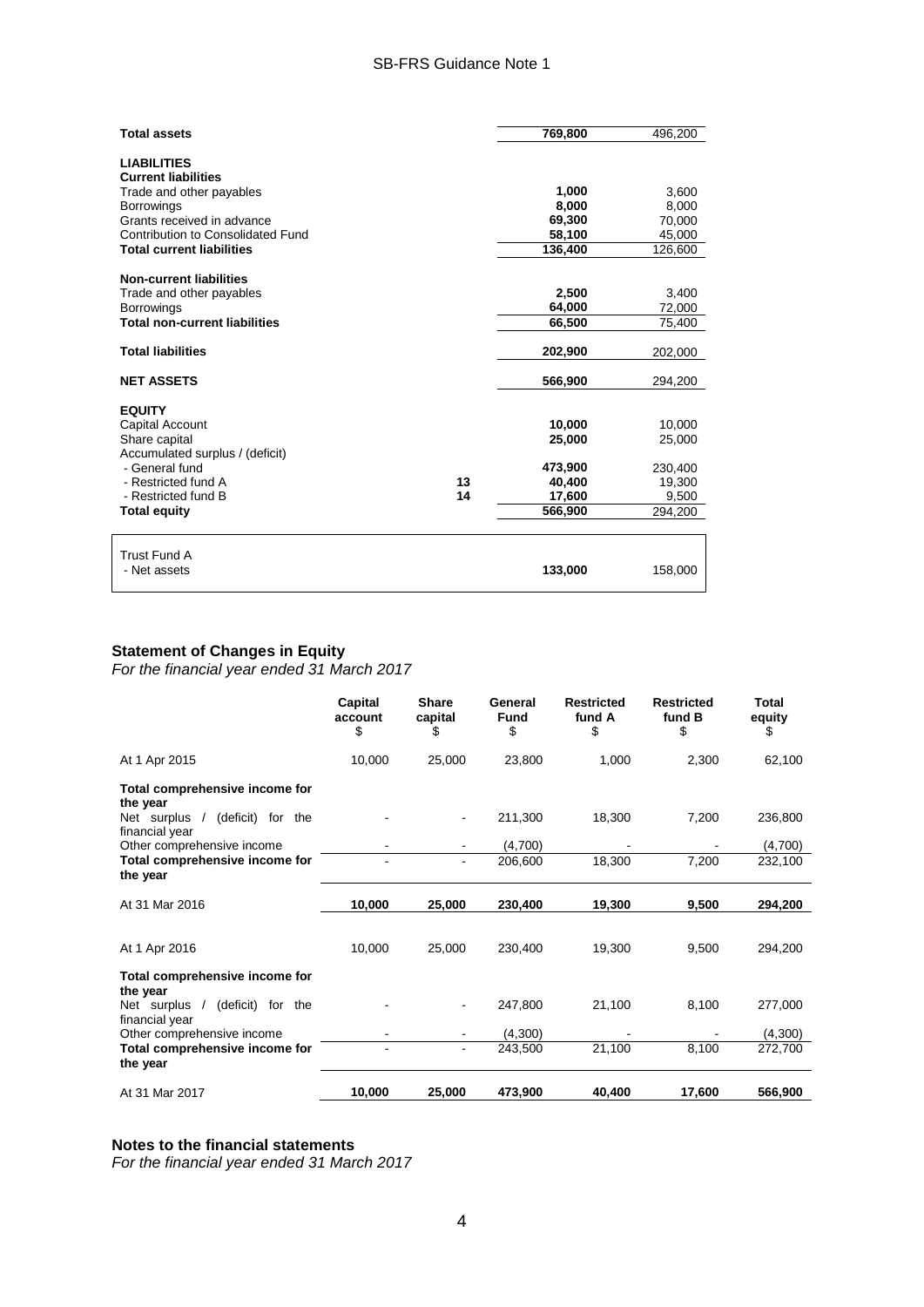#### 13. **Restricted Fund A**

*(To include a brief write-up on Restricted Fund A as required by the Standard)*

The fund is accounted for as follows:

|                                                                                                    | 2017<br>\$       | 2016<br>\$      |
|----------------------------------------------------------------------------------------------------|------------------|-----------------|
| Net surplus / (deficit) for the year                                                               | 21,100           | 18,300          |
| Accumulated surplus / (deficit) brought forward<br>Accumulated surplus / (deficit) carried forward | 19,300<br>40,400 | 1,000<br>19,300 |
| Represented by:                                                                                    |                  |                 |
| Property, Plant and Equipment                                                                      | 14,000           | 7,350           |
| Cash                                                                                               | 25,000           | 11,500          |
| Trade and other receivables                                                                        | 3,500            | 1,300           |
| Trade and other payables                                                                           | (2,100)          | (850)           |
|                                                                                                    | 40,400           | 19.300          |

#### 14. **Restricted Fund B**

*(To include a brief write-up on Restricted Fund B as required by the Standard)*

The fund is accounted for as follows:

|                                                 | 2017<br>\$ | 2016<br>\$ |
|-------------------------------------------------|------------|------------|
| Net surplus / (deficit) for the year            | 8,100      | 7,200      |
| Accumulated surplus / (deficit) brought forward | 9,500      | 2,300      |
| Accumulated surplus / (deficit) carried forward | 17,600     | 9,500      |
| Represented by:                                 |            |            |
| Property, Plant and Equipment                   | 7,400      | 5,340      |
| Cash                                            | 6.900      | 4.800      |
| Trade and other receivables                     | 4,200      | 3.100      |
| Trade and other payables                        | (900)      | (3,740)    |
|                                                 | 17,600     | 9,500      |

## **B Restricted Funds Combined and Disclosed as Single Group**

- IE3. Example 2 illustrates the presentation of a single class / group of restricted fund in the Statement of Financial Position, Statement of Profit or Loss and Other Comprehensive Income, Statement of Changes in Equity, and Notes to the Accounts.
- IE4. Restricted Fund A and Restricted Fund B are similar in nature. In addition, the individual fund balances of Restricted Fund A and Restricted Fund B are not considered material. Therefore, Statutory Board A assessed that Restricted Fund A and Restricted Fund B can be combined together, and disclosed as a single group of funds in the notes to the financial statements.
- IE5. For the financial year ended 31 March 2017, the total comprehensive income of the General Fund, Restricted Fund A and Restricted Fund B for Statutory Board A is \$243,500, \$21,100 and \$8,100 (2016: \$206,600, \$18,300 and \$7,200) respectively.
- IE6. As at 31 March 2017, the net assets of Statutory Board A are \$566,900. The accumulated surplus of Restricted Fund A and Restricted Fund B are \$40,400 and \$17,600 (2016: \$19,300 and \$9,500) respectively.

#### **Statement of Profit or Loss and Other Comprehensive Income**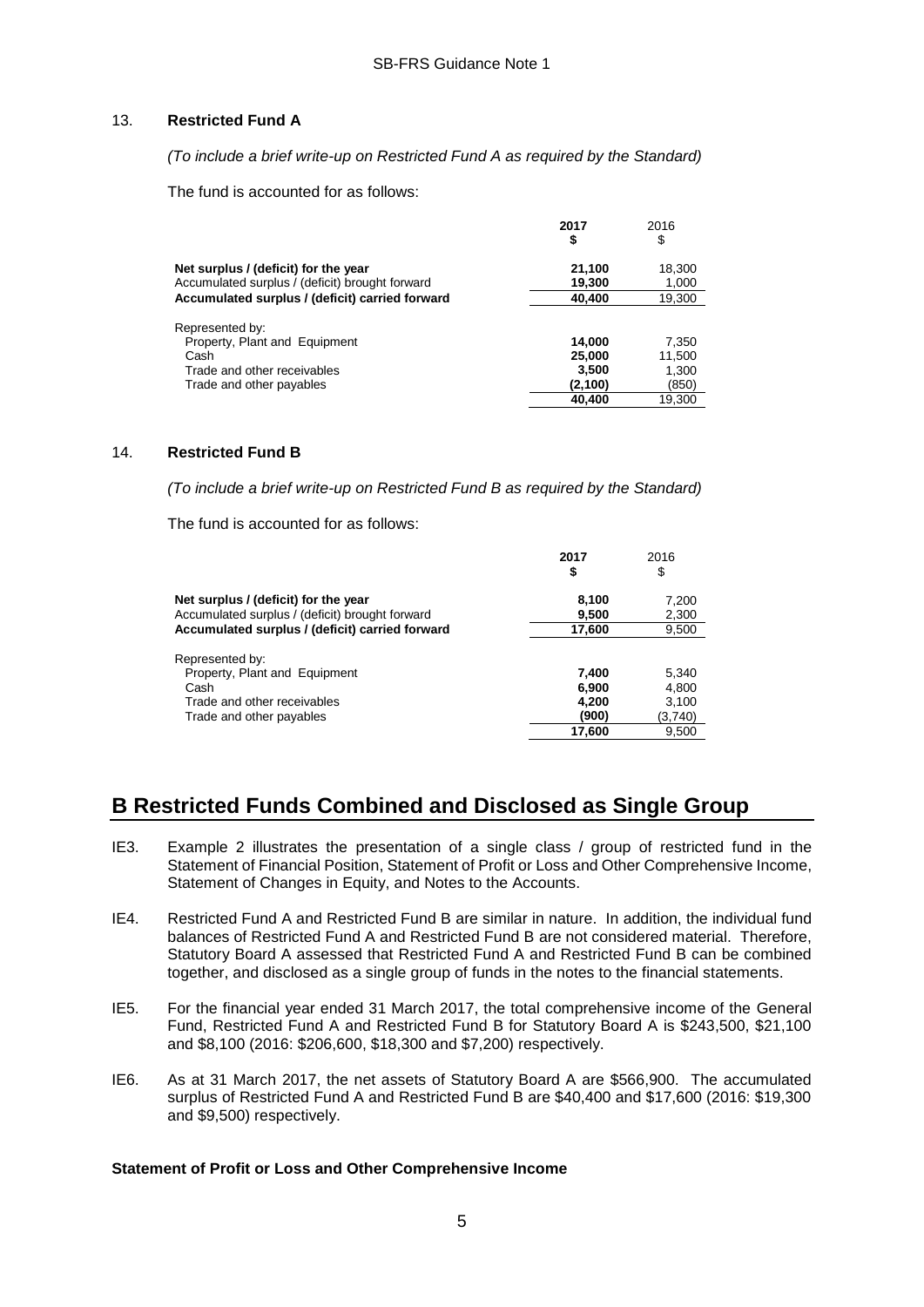#### *For the financial year ended 31 March 2017*

|                                                                        | <b>General Fund</b> |            | <b>Restricted Fund</b> |            | Total      |            |
|------------------------------------------------------------------------|---------------------|------------|------------------------|------------|------------|------------|
|                                                                        | 2017<br>\$          | 2016<br>\$ | 2017<br>\$             | 2016<br>\$ | 2017<br>\$ | 2016<br>S  |
| Operating revenue<br>Less:                                             | 540,000             | 478,000    | 64,000                 | 58,000     | 604,000    | 536,000    |
| Operating expenditure                                                  | (189,000)           | (174.000)  | (16,000)               | (14,500)   | (205,000)  | (188, 500) |
| Deficit before government grants                                       | 351,000             | 304,000    | 48,000                 | 43,500     | 399,000    | 347,500    |
| Government grants:                                                     |                     |            |                        |            |            |            |
| Operating grants                                                       | (48,000)            | (48,000)   | (12,000)               | (12,000)   | (60,000)   | (60,000)   |
| Long-term grants                                                       | (5, 200)            | (4,700)    | (1,300)                | (1,000)    | (6,500)    | (5,700)    |
| (Deficit) / Surplus before contribution to<br><b>Consolidated Fund</b> | 297,800             | 251,300    | 34,700                 | 30,500     | 332,500    | 281,800    |
| Contribution to Consolidated Fund                                      | (50,000)            | (40.000)   | (5,500)                | (5,000)    | (55,500)   | (45,000)   |
| (deficit)<br>surplus<br>Net<br>for<br>the<br>financial year            | 247,800             | 211,300    | 29,200                 | 25,500     | 277,000    | 236,800    |
| Other comprehensive income                                             | (4, 300)            | (4,700)    |                        |            | (4, 300)   | (4,700)    |
| Total comprehensive (loss) / income                                    | 243,500             | 206,600    | 29,200                 | 25,500     | 272,700    | 232,100    |

#### **Statement of Financial Position**

*As at 31 March 2017*

|                                      |             | 2017    | 2016    |
|--------------------------------------|-------------|---------|---------|
|                                      |             | \$      | \$      |
|                                      | <b>Note</b> |         |         |
| <b>ASSETS</b>                        |             |         |         |
| <b>Current assets</b>                |             |         |         |
| Cash                                 |             | 528,800 | 286,300 |
| Trade and other receivables          |             | 23,400  | 18,900  |
| <b>Total current assets</b>          |             | 552,200 | 305,200 |
|                                      |             |         |         |
| <b>Non-current assets</b>            |             |         |         |
| Property, plant and equipment        |             | 214,800 | 189,500 |
| Other non-current assets             |             | 2,800   | 1,500   |
| <b>Total non-current assets</b>      |             | 217,600 | 191,000 |
|                                      |             |         |         |
| <b>Total assets</b>                  |             | 769,800 | 496,200 |
| <b>LIABILITIES</b>                   |             |         |         |
| <b>Current liabilities</b>           |             |         |         |
| Trade and other payables             |             | 1,000   | 3,600   |
| <b>Borrowings</b>                    |             | 8,000   | 8,000   |
| Grants received in advance           |             | 69,300  | 70,000  |
| Contribution to Consolidated Fund    |             | 58,100  | 45,000  |
| <b>Total current liabilities</b>     |             | 136,400 |         |
|                                      |             |         | 126,600 |
| <b>Non-current liabilities</b>       |             |         |         |
| Trade and other payables             |             | 2,500   | 3,400   |
| <b>Borrowings</b>                    |             | 64,000  | 72,000  |
| <b>Total non-current liabilities</b> |             | 66,500  |         |
|                                      |             |         | 75,400  |
| <b>Total liabilities</b>             |             | 202,900 | 202,000 |
|                                      |             |         |         |
| <b>NET ASSETS</b>                    |             | 566,900 | 294,200 |
|                                      |             |         |         |
| <b>EQUITY</b>                        |             |         |         |
| Capital Account                      |             | 10,000  | 10,000  |
| Share capital                        |             | 25,000  | 25,000  |
| Accumulated surplus / (deficit)      |             |         |         |
| - General fund                       |             | 473,900 | 230,400 |
| - Restricted funds                   | 15          | 58,000  | 28,800  |
| <b>Total equity</b>                  |             | 566,900 | 294,200 |
|                                      |             |         |         |
| <b>Trust Fund A</b>                  |             |         |         |
| - Net assets                         |             | 133,000 | 158,000 |
|                                      |             |         |         |
|                                      |             |         |         |